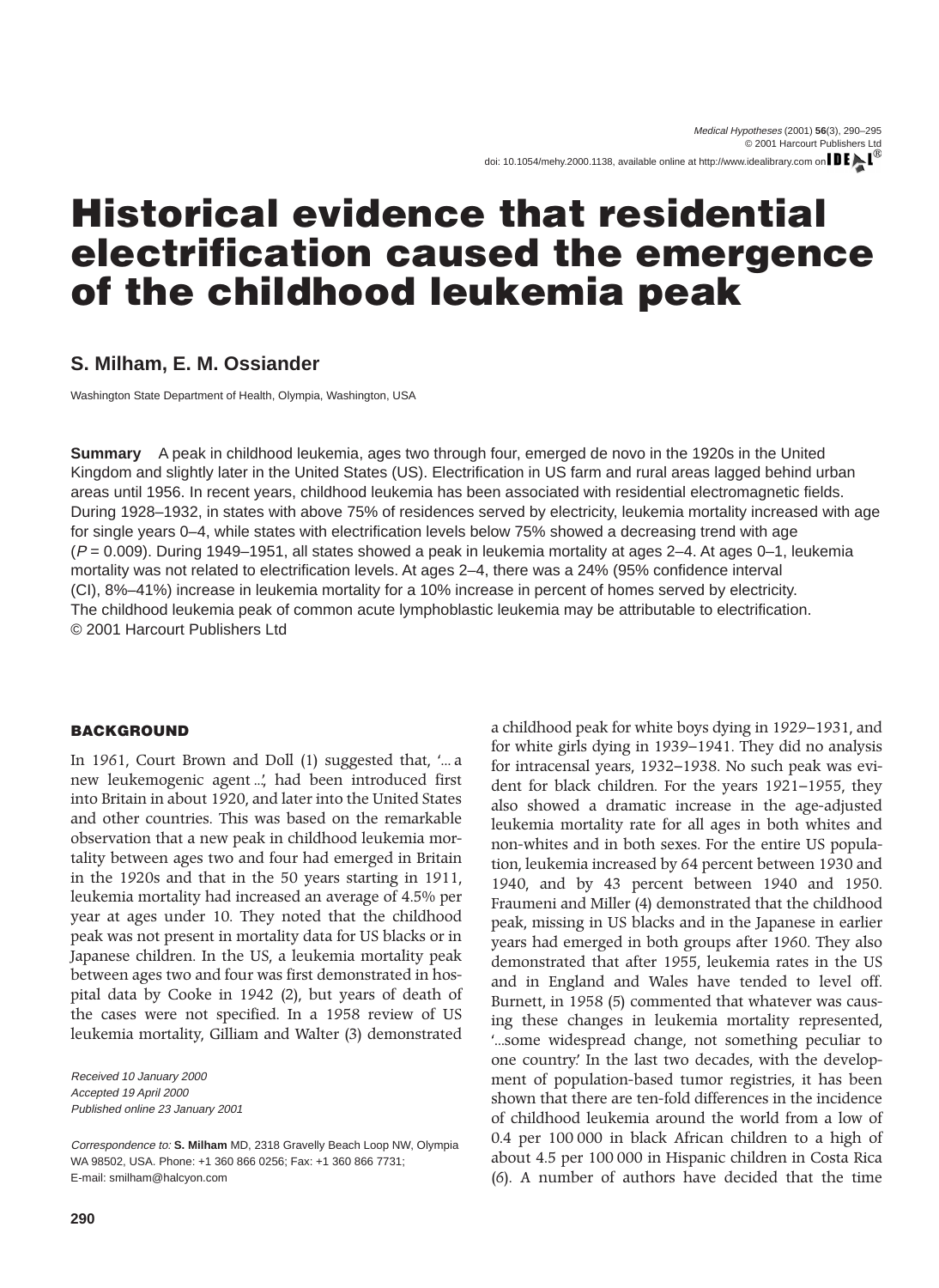increased socioeconomic status [\(8\),](#page-5-0) increased industrialization, and urbanization of the population [\(9\).](#page-5-1) Greaves and Alexander [\(10,](#page-5-2)[11\)](#page-5-3) discuss the evidence for in utero initiation of childhood leukemia and point out that cALL which arises from B cell precursors, makes up 75% of all childhood acute lymphoblastic leukemia and 60% of all childhood leukemia, and is solely responsible for the peak in childhood leukemia between ages two and five.

A number of theories explaining the etiology of acute lymphoblastic leukemia have arisen as the result of recent studies in Great Britain. Alexander [\(12\),](#page-5-4) suggests a viral etiology, Kinlen [\(13\),](#page-5-5) favors population mixing and an unusual exposure to a common infection, and Greaves and Alexander [\(11\)](#page-5-3) favor immunologic isolation in infancy followed by a rare response to a common infection. Small area analysis supports the association between higher socioeconomic status of areas and the incidence of childhood leukemia. Rodrigues et al. [\(14\)](#page-5-6) and Greaves and Alexander [\(11\)](#page-5-3) note that the area results are stronger than individually based results, suggesting that '.... community characteristics are themselves of etiological importance.'

Since 1979 there has been accumulating epidemiologic evidence that leukemia and certain other cancers are somehow linked with exposure to electromagnetic fields (EMFs). Wertheimer and Leeper [\(15\)](#page-5-7) reported that Denver area children who had died of childhood cancers had visible electric wiring at their houses which differed from that at non-cancer comparison houses. The difference suggested that the cancer houses were served with higher electric currents, and therefore had higher residential magnetic fields. In 1982, one of the authors (SM) showed that occupations with an intuitive exposure to EMFs had increased mortality due to leukemia [\(16\).](#page-5-8) Since the early 1980s about 100 occupational and 40 residential epidemiologic studies of the EMF-cancer association have been published [\(17\).](#page-5-9) Interestingly, of the approximately 500 separate risk ratios published in these studies, six are elevated for every one that is reduced. A recent meta-analysis of 16 childhood leukemia studies [\(18\)](#page-5-10) concludes that, '... the data provide relatively strong and consistent support for a somewhat weak elevated risk of leukemia for children living in proximity to power lines.' A working group of the National Institute of Environmental Health Sciences recently decided that EMFs are probable carcinogens, and that the leukemia–EMF link demonstrated a 'fairly consistent pattern' in epidemiologic studies of both children and electrical workers [\(17\).](#page-5-9) If some facet of EMF exposure is indeed carcinogenic, a simultaneous examination of the history of electrification and leukemia in the US should be revealing. Childhood leukemia with death under age 5

years was chosen as the cancer to study, because until about 1960, it was uniformly fatal, and was well reported on death records. Also, the descriptive epidemiology of childhood leukemia strongly suggests an environmental etiology [\(19\).](#page-5-11) We decided to concentrate on the early years of electrification in the US, since, in the developed world, electrical exposures are now so widespread that it is nearly impossible to find unexposed comparison groups.

In the US, in 1920, about half of urban and rural nonfarm homes had electric service as compared to 1.6% of farm homes [\(20\).](#page-5-12) By 1940, 90% of non-farm residences had electric service compared to 35% of farm homes. It took until 1956 for farm homes to have the same percentage of electric service (98%) as non-farm homes. The great distances and expense delayed rural electrification in the US until the Rural Electrification Act was passed in 1935. The delay of a generation in the electrification of farm homes in the US created an opportunity to examine the epidemiology of leukemia in this time period in relationship to electrification. Interestingly, as late as 1955, only 20% of generated electricity was used in residences [\(20\).](#page-5-12)

#### **MATERIALS AND METHODS**

Mortality records of the US, 1920–1960 [\(21\)](#page-5-13) and US census bureau data (US Census of population, 1930, 1940, 1950) for populations and electrification [\(20\)](#page-5-12) were examined, abstracted and keyed. Childhood leukemia deaths by year, state, race and age (single years of age through age four) and state population data were entered into a personal computer. National data was available for all years, but state data by single years of age was only available for years around the 1930 and 1950 censuses. Additional US Bureau of the Census population data was downloaded from the Internet [\(22\).](#page-5-14) Poisson regression was used to study the relationship between electrification and leukemia mortality. S-Plus [\(23\)](#page-5-15) was used for analysis.

For 1940 and 1950, the percentage of homes by state with electricity is available for three classes of homes: urban, rural non-farm and farm. For 1930, only the number and percentage of farm homes by state with electric service is available. The 1930 urban and rural non-farm electrification levels were estimated by applying the 1940 electrification data to the 1930 population data. On the national level, there was little change between 1930 and 1940 in the percent of urban and rural non-farm homes with electric service [\(20\).](#page-5-12) These estimates are certainly higher that the true 1930 data, since electrification rates were higher in 1940 than 1930.

Childhood leukemia rates by single years of age through age four were calculated for each state 1928–1932 and 1949–1951 by using the annual death counts and the census population data for 1930 and 1950. Some states entered the death registration system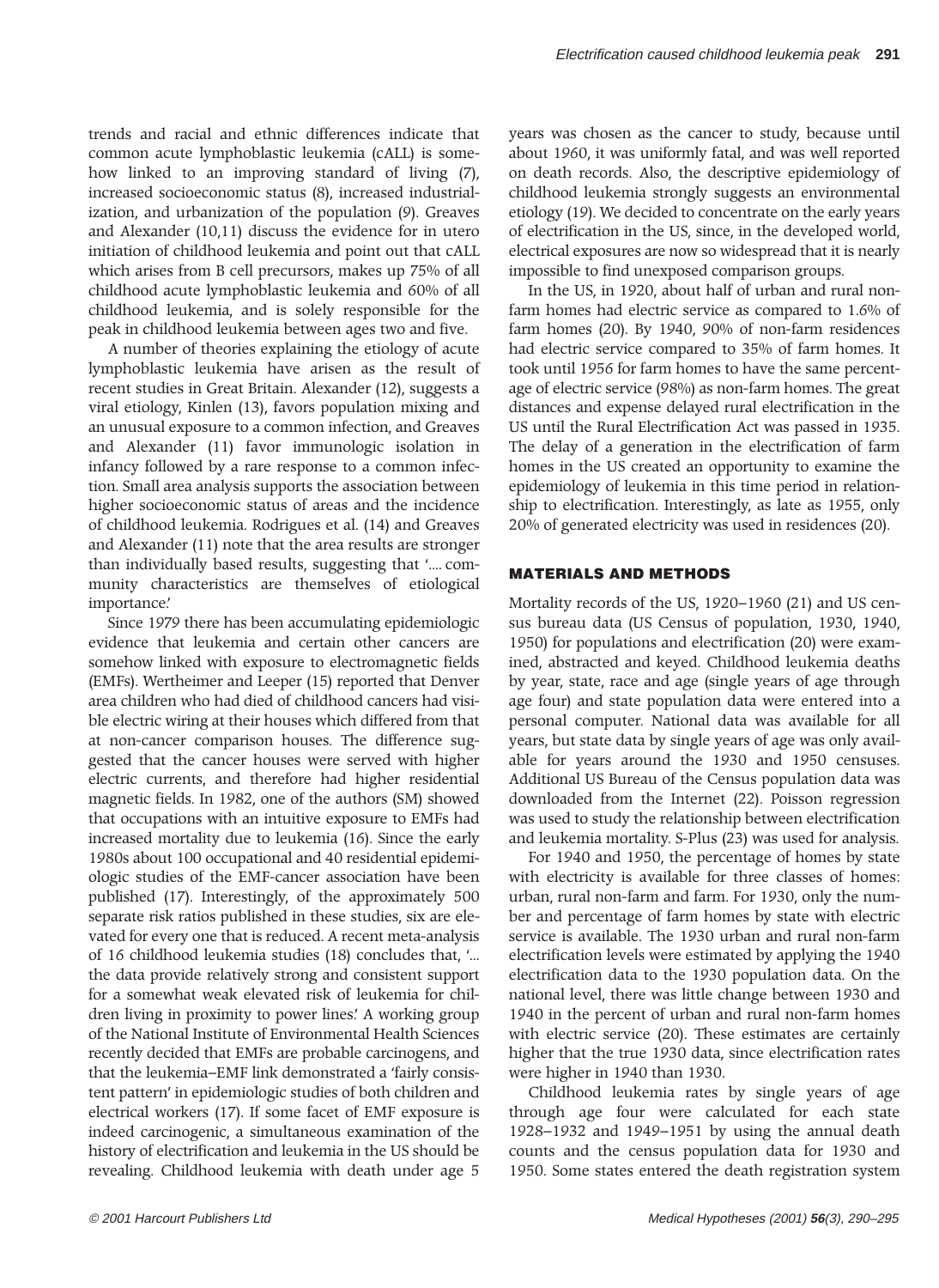during 1928–1932. For these states, the leukemia death rate was calculated using the years for which information was available. Data was missing for the following states in the years noted: Nevada, 1928; New Mexico, 1928; South Dakota, 1928–1929; Texas, 1928–1932; and Alaska, all years. Hawaii entered the death registration system in 1929, but no state data was available for Hawaii.

White infant mortality rates by state for 1950 were compared to childhood leukemia mortality rates ages two through four, and to percent of residences served by electricity by state.

#### **RESULTS**

The results are based on 1333 leukemia deaths in children under the age of five in 1928–1932, and 2640 such deaths in 1949–1951.

[Figure 1](#page-2-0) shows the development of the childhood leukemia peak for white children in the US in the period 1920–1960. No such peak is seen for black children in the same time period. During 1928–1932, states with a

<span id="page-2-0"></span>

**Fig. 1** Childhood leukemia mortality for US whites by single years of age 0–4, US, 1920, 1930, 1940, 1950, and 1960.

<span id="page-2-1"></span>

**Fig. 2** Childhood leukemia mortality rates in death registration states, all races, 1928–1932, by percent residential electrification and age at death. (States were grouped by quintile of percent of homes with electric service, and rates were computed for each quintile.)

<span id="page-2-2"></span>

**Fig. 3** Linear regression on childhood leukemia mortality rates in death registration states, all races, 1928–1932, by percent residential electrification and age at death. (States were grouped by quintile of percent of homes with electric service, and rates were computed for each quintile.)

higher percentage of homes served by electricity had higher childhood leukemia mortality (see [Figure 2\).](#page-2-1)

For 1928–1932 the authors fit a model using state mortality data in five age categories (single years of age through age four) and state electrification data as percent of homes served. In this model electrification significantly modified the relationship between age and leukemia mortality  $(P = 0.009)$ . [Figure 3](#page-2-2) shows the trend in leukemia mortality rates across age up through age four for five categories of electrification. In states with electrification levels of 75% or more, leukemia mortality increased with age while states with electrification levels below 75% showed a decreasing trend with age.

In the final model for 1949–1951 data, age was entered as a categorical factor with two levels, age less than two, and ages two through four, and electrification was entered as a linear factor. During 1949–1951, all states showed a peak in mortality at ages two through four (see [Figure 4\).](#page-2-3)

<span id="page-2-3"></span>

**Fig. 4** Childhood leukemia mortality rates in all US states, all races, 1949–1951, by percent residential electrification and age at death. (States were grouped by quintile of percent of homes with electric service, and rates were computed for each quintile.)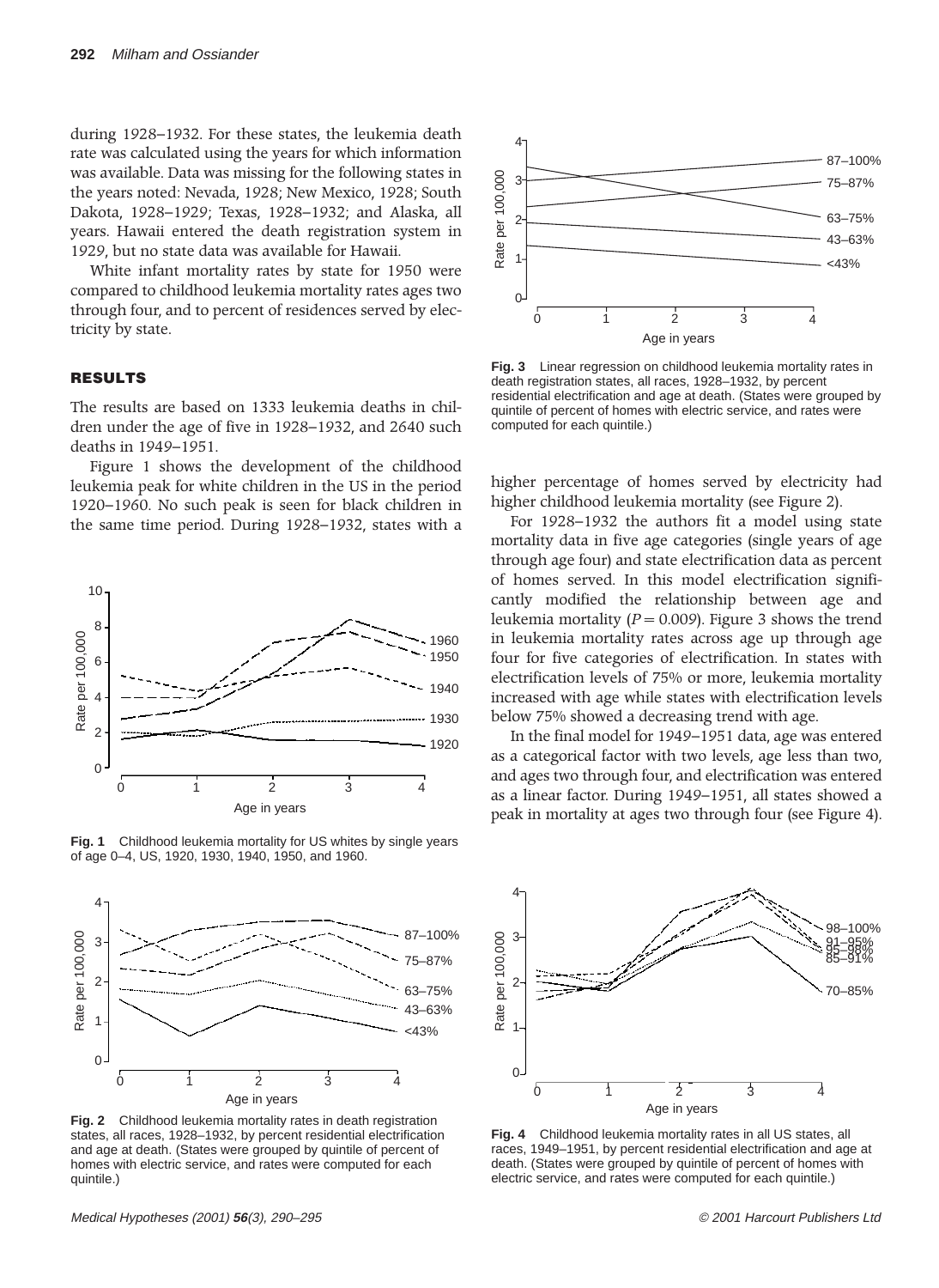The peak was highest in states with the highest levels of electrification. At age less than two, leukemia mortality was not related to electrification levels. At ages two through four, there was a 24% (95% confidence interval 8–41%) increase in leukemia mortality for each 10% increase in percent of homes served by electricity.

In 1950, in states with less than 95% of residences electrified, there was no relationship between white infant mortality rates and residential electrification, while these states clearly demonstrated the childhood leukemia peak association with residential electrification. Also, no association was seen between infant mortality rates by state and leukemia rates at ages two through four.

### **DISCUSSION**

The most remarkable feature of childhood leukemia has been the development of a childhood peak of incidence at ages two through four. This peak has been shown to be made up of the single leukemia subtype, common acute lymphoblastic leukemia. The results of our study suggest that the childhood leukemia peak was present in 1930 in the United States in states with more than 75% of residences served by electricity. By 1950, the peak was evident in all states, but was more pronounced in those states with a higher percentage of homes with electric service. In the non-peak ages less than two years in the years 1949–1951, childhood leukemia mortality rates were not related to electrification levels. Our results suggest the childhood leukemia peak occurred earlier in states with high levels of residential electrification.

World-wide, the emergence of this peak tracks electrification. Even today, places without electrification do not show this peak. Similarly, the association between social class, urbanization, modernization, and industrialization and leukemia incidence could all be explained by electrification. In an attempt to explain the shift from childhood lymphoma to leukemia which occurred in Gaza Strip Arabs in the 1970s, Ramot and McGrath noted dramatic increases in '... available housing and owned appliances' and hypothesized that the environment '... is a major determinant....' of the childhood cancer patterns they observed. In the same time period Israeli Jewish children already showed the childhood leukemia pattern which Israeli Arab children were developing. Black Africans do not demonstrate the childhood leukemia peak, and in the early years of electrification, US blacks who were primarily rural without electric service, also did not show the peak. As electrification spread to rural areas, and blacks moved to urban (electrified) areas, blacks like whites demonstrated the peak.

The international pattern of childhood leukemia incidence reviewed by Linet and Devesa [\(19\)](#page-5-16) also fits nicely with electrification. Costa Rica's high incidence is not

surprising, since it has the health characteristics of developed countries and has a high level of electrification. The highest leukemia rates are seen in North America, Scandinavia, in New Zealand and Australian whites, and in Hong Kong. In small area studies in the UK, the fact that community characteristics outweigh individual characteristics in predicting leukemia risk, is consistent with an effect of electrification. The fact that the childhood leukemia peak was first seen in the UK, may be due to the fact that Britain and Europe electrified their farms much earlier than those in the US, and UK mortality registration was more complete at that time.

Power-frequency (50 and 60 Hz) alternating magnetic fields are the most likely active agents in the electrification effect. In the EMF literature, childhood leukemia incidence has been associated with historical calculated magnetic fields above one mG (milligauss) [\(24\)](#page-5-17) and acute lymphoblastic leukemia incidence in children has been associated with measured magnetic fields above three mG [\(25\).](#page-5-18) Residential magnetic fields above one mG are uncommon today, and must have been rare in the early days of electrification. In the US in the period 1920–1940 electricity in homes was used primarily for lighting, with the radio and electric iron often being the only electrical appliances. With the great increase in appliance use after 1940, residential electric currents and magnetic fields must have increased. Residential power consumption rose by a factor of eight between 1940 and 1960 [\(20\).](#page-5-19) The delay in the appearance of the childhood leukemia peak until the 1930s may be due to the fact that residential magnetic fields were not high enough to induce leukemia until then. The rise in leukemia rates over time may reflect rising population exposure to alternating magnetic fields. Improved reporting of leukemia incidence and mortality could account for some of the time trend increase, but the emergence of the childhood peak would necessitate the unlikely scenario that leukemia at ages two through four was better diagnosed and ascertained than at other ages. Infant mortality rates by state, a surrogate for level of medical care and, therefore diagnosis and ascertainment of childhood leukemia, were not related to leukemia mortality in the peak years or to residential electrification. The fact that the childhood leukemia peak first appeared with electrification and is seen only in electrified areas suggests that a large percentage of childhood cALL is attributable to electrification. The leveling off of leukemia rates after 1950 may reflect the leveling off of residential magnetic field exposures. Modern home construction which uses nonmetallic water and sewer pipes results in lower ground currents and residential magnetic fields. Similarly, the under-grounding of residential electric service results in lower residential magnetic fields.

It could be argued that some other new urban factor in the 1920s and 1930s caused the childhood leukemia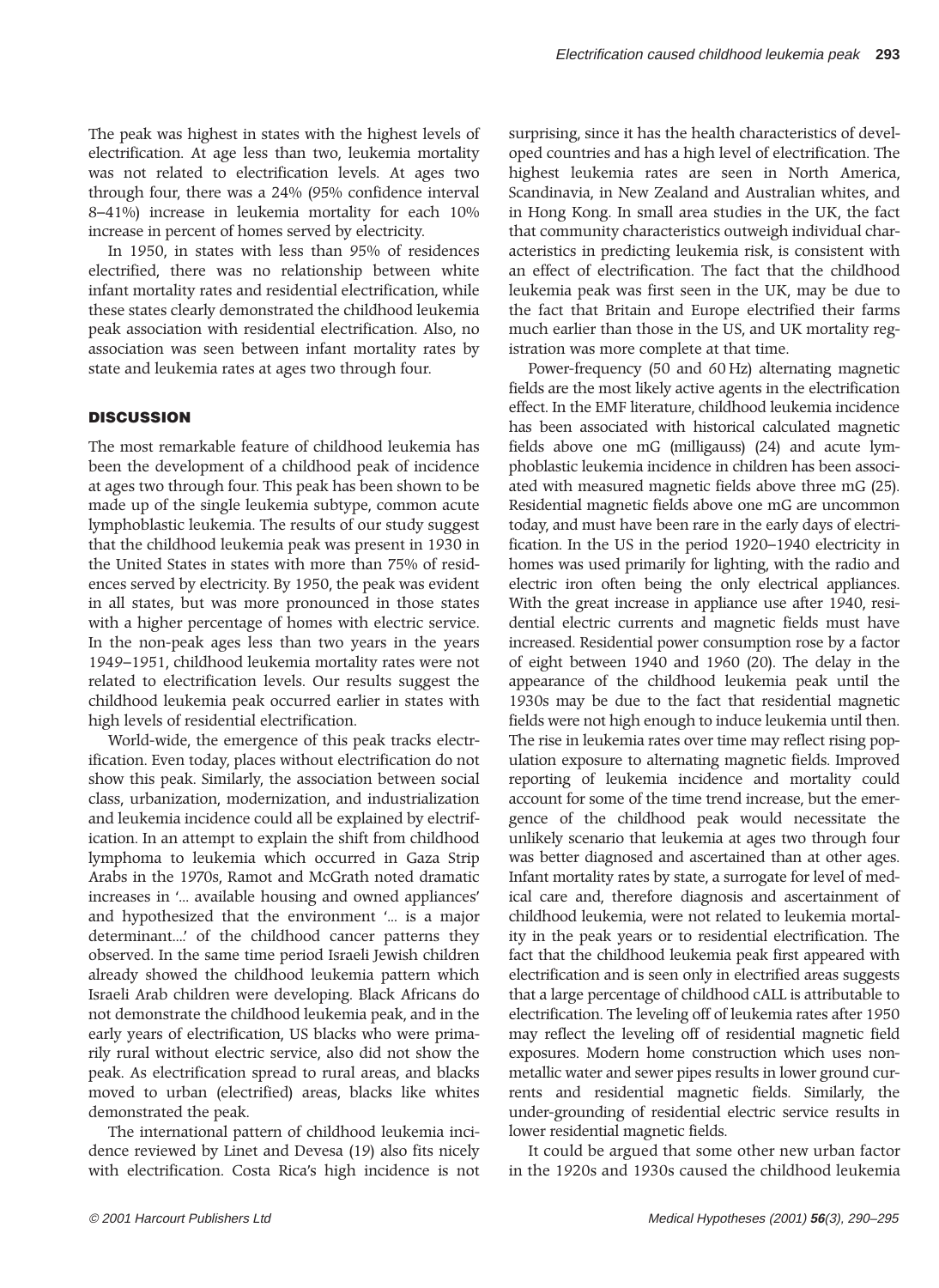peak to emerge when it did. However, this could not account for the fact that rural areas in the US developed the peak only after they received electric service while retaining their essentially rural nature. In the decade between 1930 and 1940 when the childhood leukemia peak first emerged, the urbanization of the US population increased less than 1% [\(20\).](#page-5-20) Kinlen hypothesized that population mixing caused by inward migration into a region and consequent unusual exposure to a common infectious agent could increase childhood leukemia incidence [\(13\).](#page-5-21) US census data does not show larger population increases in regions with more electrification than in other regions between 1920 and 1930 [\(20\).](#page-5-20) By 1950, the childhood peak was apparent in all states, including those where the population had decreased. Unfortunately, US states are too large to test the 'new town' hypothesis.

In the US in the period 1920–1960, the great distances, sparse population in rural areas, and the great expense of electrification delayed the extension of the new worldwide technology of electric power into the population for a period of nearly 35 years. This resulted in two large populations, one exposed to and one not exposed to residential EMFs. Fortunately, both populations were covered by the same mortality registration system, and the large number and heterogeneity of the US states for which single year of age childhood leukemia mortality data was available allowed clear differences in childhood leukemia mortality to be seen.

Until poles and wires were first extended into our communities, humans had never been exposed to alternating power-frequency fields. Similarly, radio, television, radar, microwaves, cell phones, and the other indispensable devices of our modern world, all expose humans to EMFs which are completely new to human evolutionary experience. There is some evidence that other parts of the electromagnetic spectrum may be leukemogenic [\(26](#page-5-22)[,27\).](#page-5-23) Weak alternating magnetic fields have been shown to affect reaction time [\(28\),](#page-5-24) slow the heart [\(29\),](#page-5-25) and affect the electroencephalogram in humans [\(30\).](#page-5-26) Nocturnal secretion of the pineal hormone melatonin, a powerful anti-cancer agent, is suppressed by chronic exposure to alternating magnetic fields in electrical workers [\(31\).](#page-5-27)

A criticism of the EMF/cancer epidemiologic studies is that calculated risks have usually been low (two or three times as high as expected). We believe that this is due to the fact that there are no truly unexposed comparison or control groups in developed (electrified) societies, and that EMF exposure assessment has been limited to the power-frequencies. The analyses of the twentieth century rise in residential electric consumption along with flat cancer and leukemia incidence in the US [\(32\)](#page-5-28) and Canada [\(33\)](#page-5-29) are often cited as evidence against any EMF-cancer association. Both analyses are seriously flawed, since they begin their cancer trend analyses in the 1970s, 40 years after the childhood leukemia peak emerged.

We must ask why others who have studied the emergence of the childhood cALL peak did not arrive at the same conclusion. As early as 1960, Court Brown and Doll (1) recognized that a new leukemogen had been introduced into the UK and the US in the 1920s and 1930s, but did not make the connection to electrification. This is understandable in that none of the epidemiologic studies linking leukemia with EMFs had been done yet, and there was no evidence then that low energy power-frequency fields were either biologically active or carcinogenic. The urban–rural spread of leukemia in Europe happened over a much shorter time period than it did in the US, and in the US, where there was a long delay in rural electrification, the leukemia mortality data and US census data was missing or discontinuous for urban–rural status and for electrification. Before 1932, mortality data was available for only a fraction of the US population. There is no mention of urban–rural status in the otherwise detailed analysis done by Gilliam and Walter [\(3\).](#page-4-6) 

To follow up on our observations, childhood leukemia deaths before 1960 in the peak age years could be compared to childhood leukemia deaths at other ages to see whether they had in utero or early infancy exposure to an electrified residence. An area covered by a tumor registry which has a large number of electrified and nonelectrified residences could examine cALL cases in the childhood peak in a similar design.

The authors conclude the childhood leukemia peak of common acute lymphoblastic leukemia (cALL) is attributable to residential electrification. 75% of childhood acute lymphoblastic leukemia and 60% of all childhood leukemia may be preventable.

#### **REFERENCES**

- <span id="page-4-0"></span>1. Court Brown W. M., Doll R. Leukaemia in childhood and young adult life: Trends in mortality in relation to aetiology. *BMJ* 1961; **26**: 981–988.
- <span id="page-4-1"></span>2. Cooke J. V. The incidence of acute leukemia in children. *JAMA* 1942; **119**: 547–550.
- <span id="page-4-6"></span><span id="page-4-5"></span><span id="page-4-4"></span><span id="page-4-3"></span><span id="page-4-2"></span>3. Gilliam G. G., Walter W. A. Trends of mortality from leukemia in the United States, 1921–1955. *Public Health Reports* 1958; **73**: 773–784.
- 4. Fraumeni Jr J. F., Miller R. W. Epidemiology of human leukemia: Recent observations. *J Nat Cancer Inst* 1967; **38**: 593–605.
- 5. Burnet M. Leukemia as a problem in preventive medicine. *New Engl J Med* 1958; **259**: 423–431.
- 6. Parkin D. M., Stiller C. A., Draper G. J., Bieber C. A. The international incidence of childhood cancer. *Int J Cancer* 1988; **42**: 511–520.
- 7. Ramot B., Magrath I. Hypothesis: The environment is a major determinant of the immunological sub-type of lymphoma and acute lymphoblastic leukaemia in children. *Brit J Haematol* 1982; **52**: 183–189.